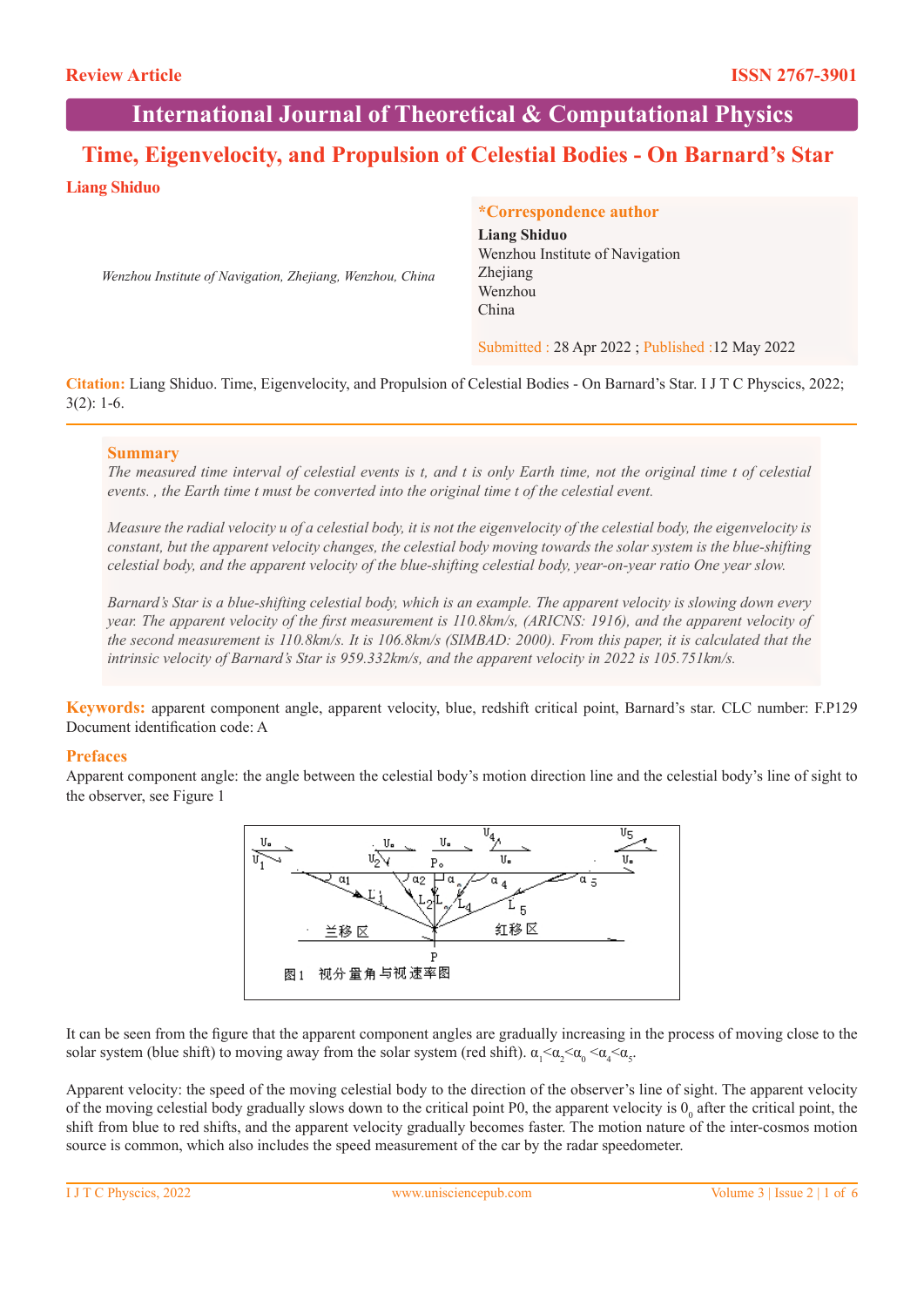The author used Orenfu flat-panel PSD-3 radar speedometer (K wave: f. = 2.413209697  $\times$  Hz), aiming at the traveling car (36km/h) on the straight road, as shown in the experiment in Figure 1, the data is shown in Figure 2 [1].

| $-34600.9282$<br>$-76$ Km/h                    |  |
|------------------------------------------------|--|
| $-51565.292$<br>$-35$ Kn/h                     |  |
| $-$ > 1520.48Hz<br>$+70$ half an $/10$         |  |
| $---> 1475.7692$<br>$+33km/h$                  |  |
| $-2 1421. BMR2$<br>$+32$ Km/h                  |  |
| $-51431.0482$<br>$+32$ Km/h                    |  |
| $-31386,0292$<br>$+2$ 1Km/h                    |  |
| $- - 3 1341.602$                               |  |
| +300m/h -----> 1341.6Hz                        |  |
| -29Km/h ----- > 1296.88Hz                      |  |
| +28Km/h ----- > 1252.16Hz                      |  |
| +26Km/h ------ > 1162.72Hz                     |  |
| $---2 1028.56Hz$<br>$+23$ Kn/h $-$             |  |
| $--->983.84Hz$<br>$+22$ Km/h                   |  |
| +18Km/h ------> 804.96Hz                       |  |
| ----> AR2.ABHz<br>$-9$ Km/h $-$                |  |
| ---> OHz<br>7 000 m/h -                        |  |
| $-9$ Ka/h -----> 402.48Hz                      |  |
| $-17km/h$ -----> 768.24Hz                      |  |
| ----> 884.96Hz<br>$-18$ Km/h $-$               |  |
| $-22$ Kn/h -----> 983.84Hz                     |  |
| =23km/h ------ > 1026.56Hz                     |  |
| $---2$ 111882<br>$-25$ Kn/h -                  |  |
| $-26$ Km/h ------> 1162.72Hz                   |  |
| =28Kn/h =====> 1252.16Hz                       |  |
| $---> 1296.8892$<br>$-29864$                   |  |
| $-446.1481 -$<br>$-2000n/h$                    |  |
| $-0.1286, 3287$<br>$-31$ Kn/h =                |  |
| $-2$ 1520.48Hz<br>$-3$ AKm/h                   |  |
| $-35$ Km/h<br>$-$ > 1565.2Hz<br>$-34$ Km/h $-$ |  |
| $-1609.9282$                                   |  |
| 图 2 雷达测速数据图                                    |  |

When the trolley approaches the surveyor (Lan shift area), the apparent velocity  $(+$  sign) gradually decreases and reaches P0 (positive and horizontal), the apparent velocity is zero and exceeds  $P_0$  Point, when driving away from the observer (redshift area), the apparent velocity (-sign) gradually increases,  $P_0$ are the blue and red shift critical points.

Observe the initial frequency  $f_1 = f_0 + 1609$  Hz, to P0 point, the observation frequency  $f_3 = f_0 + 0$ , the last observed frequency  $f<sub>5</sub> = f<sub>0</sub> - 1609 Hz.$ 

The observation frequency gradually decreases from high to low;  $f_1 > f_3 > f_5$ , the observation period is gradually slowing down [2], because the viewing component angles are gradually increasing.

The above state is a general observation law, and can also adapt to the general moving celestial bodies. In order to obtain astronomical measured examples, it is necessary to find a celestial body with a large annual self-propelled value to prove this theory.

#### **Barnard Star**

Most celestial bodies have an annual proper value of less than 1 arcsecond, while Barnard's star has a large annual proper value. Barnard's star [3] is close to the motion of the solar system (Lan shift star), which was discovered by American astronomer Edward Emeron Barnard (1875-1923) in 1916.

The annual proper value is 10.3 arc seconds, the ARICNS apparent velocity  $(U_1)$  is 110.8 km/s (1916), while the SIMBAD annual proper value is 10.31 arc seconds, and the apparent velocity  $(U_2)$  is 106.8 km/s (2000). See Figure 3



Let the Eigen speed of Barnard's star be  $U_0$ ,

Apparent rate  $U_1 = U_0 \cos \alpha_1$ , apparent velocity  $U_2 = U_0 \cos \alpha_2$ ,  $U_0 = U_1/cos \alpha_1 = U_2/cos \alpha_2 = U_2/cos (\alpha_1 + θ) = U_2/(cos \alpha_1 cos θ)$ -sin  $\alpha_1 \sin \theta$ )

Sorting:  $U_2/U_1 = (\cos \alpha_1 \cos \theta_1 - \sin \alpha_1 \sin \theta)/\cos \alpha_1 - \cos \theta - \cos \alpha_1 \sin \theta$ Obtain: find the angle of view component:

$$
tg \alpha_1 = (\cos \theta - U_2/U_1)/\sin \theta \tag{1}
$$

From 1916 to 2000, for 84 years, Barnard's Star traveled in total by  $θ = [(10", 3 + 10", 31) \div 2 \times 84]$   $θ = 0°14'25.62"$ 

Substitute  $\theta = 0^{\circ}14'25.62''$  U<sub>1</sub>=110.8km/s U<sub>2</sub> = 106.8km/s into formula [1]

Obtained: tg  $\alpha_1 = 8.600296206 \alpha_1 = 83^{\circ}22'3.76'' \alpha_2 = 83^{\circ}36'29.38''$ 

Barnard's star motion Eigen speed  $U_0 = U_1 / \cos \alpha_1 = 959.3328316 \text{km/s}$  $U_0 = U_2 / \cos \alpha_2 = 959.3328316 \text{km/s}$ 

From 2000 to 2022, counting t'=22 years, Barnard's Star has moved in motion θ'=10.31"×22=0°3'46.82",

The apparent component angle of Barnard's Star in 2022  $\alpha_3 = \alpha_2 + \theta' = 83^{\circ}40'16.2'',$ 

The apparent velocity of Barnard's star in 2022 is  $U_3$ =cos α<sub>3</sub>U<sub>0</sub> =105.751km/s! Converting Earth Time (t) to Barnard Star Time (t.), When the viewing component angle is  $\alpha_2$ :

$$
t_0 2 = t'/(1-Cos \alpha_2 U_0/C_0)
$$
 [2]

Will: t'=22 years  $\alpha_2 = 83^{\circ}36'29.38''$  U<sub>0</sub> = 959.3328316km/s  $C_0$ =299792.458km/s

Substitute into formula [2] to get:  $t_0$  2 = 22.00784022 Substitute: t'=22 years  $a_3 = 83^{\circ}40'16.2''$  U<sub>0</sub> C<sub>0</sub> into formula [2]

Got:  $t_0$  3 = 22.00776322 years  $t_0 = (t_0 2 + t_0 3) / 2 = 22.00780172$  years Barnard star in t<sub>0</sub> (22.00780172) time traveled *Δl* distance,  $\Delta l = t_0 U_0 / C_0 = 0.07042474278$  light years

$$
L_{3} = \Delta l \sin \alpha_{2} / \sin \theta' \qquad [3]
$$

Substitute:  $\Delta l$  = 0.07042474278 light-years  $\alpha_2 = 83^\circ 36' 29.38''$ θ′=0°3′46.82″ into formula [3] Get: L<sub>3</sub>=63.64452522 light years t<sub>3</sub> =63.64452522 years.

$$
L_2 = \Delta l \sin \alpha_3 / \sin \theta'
$$

 $[4]$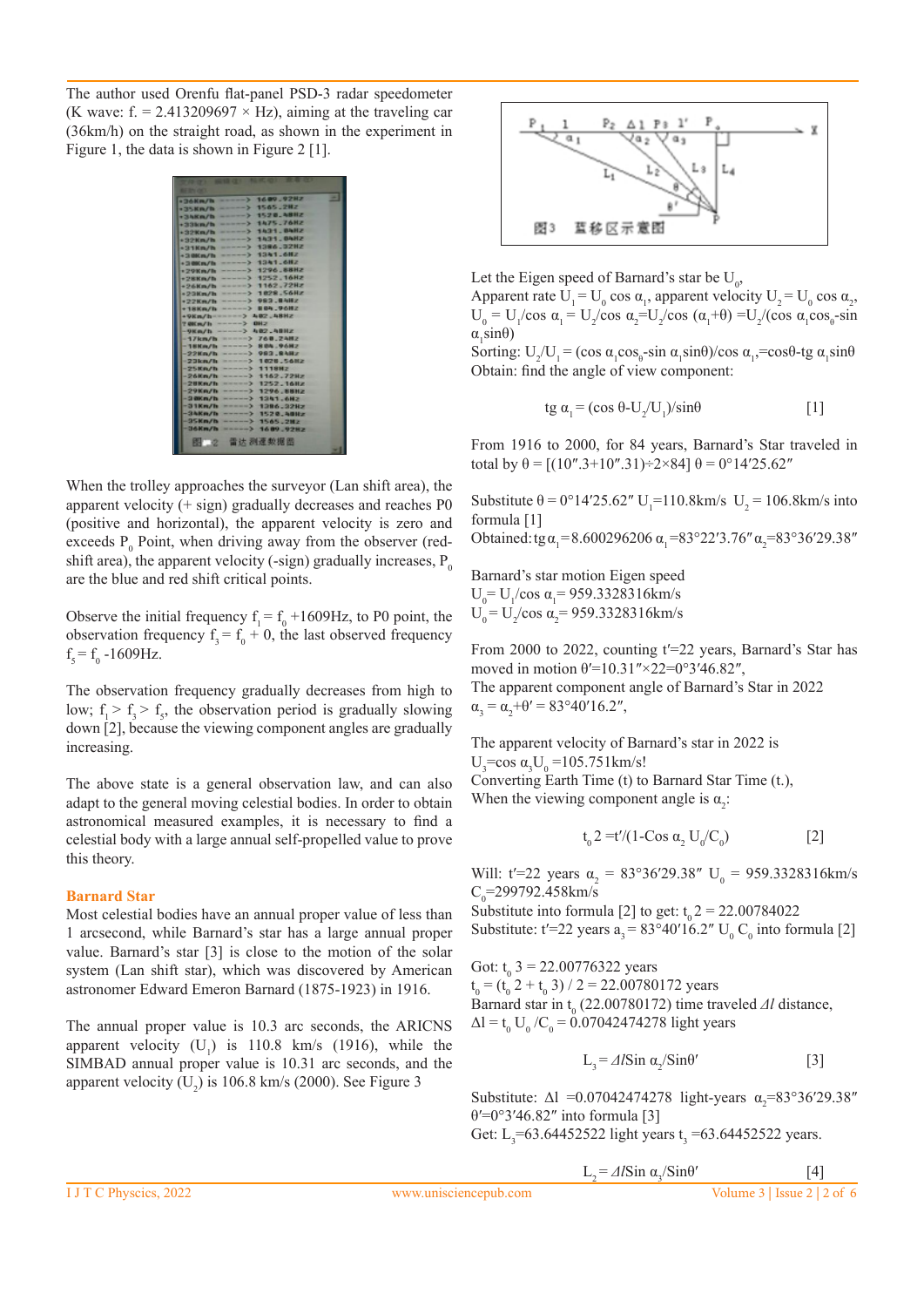Substitute:  $\alpha_3 = 83^\circ 40' 16.2''$ , *Δl*,  $\theta'$ , etc. into formula [4] Get: L<sub>2</sub> = 63.65232694 light years t<sub>2</sub> = 63.65232694 years.

Verification; two spaceships  $(2)$ ,  $(3)$  start from the point  $P_2$  on the X axis at the same time, the spaceship  $(2)$  flies to the point P at the speed of light, reaches the point P after  $t_2$  time, waits at the point P, and the spacecraft  $\Omega$ , travels along the X axis to  $U_0$  speed of flight, through t. When the time reaches the point  $P_3$ , it flies to the point P at the speed of light instantaneously, and reaches the point P after  $t_3$  time. At this moment, the spacecraft  $\Omega$ , has waited for the time interval t. Spaceship  $\Omega$ . and spaceship  $\Omega$  have the same timing, except that spaceship arrives at time interval t earlier at point P, Therefore:

$$
t_2 + t = t_0 + t_3 = T
$$

 $[5]$ 

Substitute the above data into formula [5]: 63.65232694 years  $+ 22$  years = 22.00780172 years  $+ 63.64452522$  years

 $t_2 + t = 85.65232694$  years = T

 $t_3 + t_0 = 85.65232694$ years = T See Figure 3-1



Substitute: L<sub>3</sub> = 63.64452522 light-years  $\alpha_3 = 83^{\circ}40'16.2''$  into formula [6], we get: l′=7.0158 light-years

Convert Barnard Star Time 2192.4 years (t'' $0 = 1' C_0/U_0$ ) to Earth Time (t″)

$$
t''_0 + t_4 = t'' + t_3 \tag{7}
$$

Enter t"<sub>0</sub>=2192.4 years t<sub>4</sub>=63.25560958 years t<sub>3</sub>=63.64452522 years into formula [7]

Got: t″=2192 years,

Barnard's star will be closest to the solar system in 4214 AD, reaching the zenith of the earth  $(P_0)$ , when Barnard's star is: apparent component angle  $\pi/2$ , apparent velocity is  $0_0$ 

By 4 formula:  $L_2 = \Delta l Sin \alpha_3 / Sin\theta'$ 

 $L_2 = \Delta l \sin (\mathbf{a}_2 + \theta') / \sin \theta' = \Delta l (\sin \mathbf{a}_2 \cos \theta' + \cos \mathbf{a}_2 \sin \theta') /$ Sin  $θ'$ 

 $L_2/dl = \sin a_2/tg \theta' + \cos a_2$ Arranged:

$$
tg \theta' = \sin a_2 / (L_2 / \Delta l - \cos a_2)
$$
 [8]

[8] type; celestial body self-propelled type, become universal type

$$
tg \theta = \sin a_n / (\text{Ln}/\Delta l \text{ n} - \cos \text{ an})
$$
 [8]

#### **Discussion**

The light source is U. The speed moves along the X-axis of the S system, and the Doppler effect occurs, as shown in Figure 3-2 A. At this time, there are five stationary testers who measure the speed of the light source at five positions.

- 1. The tester is in the direction of the light source movement. The visual component angle is 0 degrees,
- 2. the observer's visual component angle is  $\alpha_2$ ,
- 3. the observer's visual component angle is  $\alpha_3$  (90 degrees),
- 4. the side visual component angle is  $\alpha_4$ , and
- 5. the observer's visual component angle is  $\alpha_{5}$  (180 degrees).



For the **subject 1**, the light source is blue-shifted, and the apparent velocity is the intrinsic velocity  $U_0$  0

For **subject 2**, the light source is blue-shifted, and the speed of vision is  $U_2$  ( $U_2 = U_0$  Cos  $\alpha_2$ ).

For the **subject 4**, the light source is redshifted, and the speed of vision is  $U_4$  ( $U_4 = U_0$  Cos  $\alpha_4$ ).

For **subject 5**, the light source is redshifted, and the apparent velocity is the intrinsic velocity  $U_0$  0

For **subject 3**, the visual velocity is 0, as if the light source is stationary relative to the subject, because the optical paths of the light waves from the light source to the subject are the same, the visual velocity measured by the subject is 0, as shown in Figure 3-2 B; the light source moves to close to P. At the P' point, the distance from the observer is L optical path, the visual component angle is  $\alpha$  ( $\alpha = \alpha_3 - \theta$  or  $\alpha = \alpha_3 + \theta$ ), and the optical path  $L = L_0 / sin \alpha = L_0 / sin (\alpha_3 \pm \theta)$ 

$$
L = L_0 / \cos \theta \tag{9}
$$

It can be known from the formula [9] that when the angle  $\theta$ becomes smaller than 2 arcseconds (cos  $\theta = 1$ ),  $L = L_0$ , the optical path of the light wave from the light source to the tester, which is equivalent to  $L_0$ , the light source measured at this time is equivalent to being stationary relative to the tester. Formula [9] is equivalent to the description that when the light source is stationary relative to the observer, the light wave reaches the observer with the same optical path, and the apparent velocity  $U = U_0$  Cosa, directly describes the apparent velocity U and the intrinsic velocity  $U_0$  - Changes with the change of the apparent component angle α. During the observation, the apparent component angle has been gradually increasing, from 0 to  $\pi/2$ , and gradually to  $\pi_{0}$ .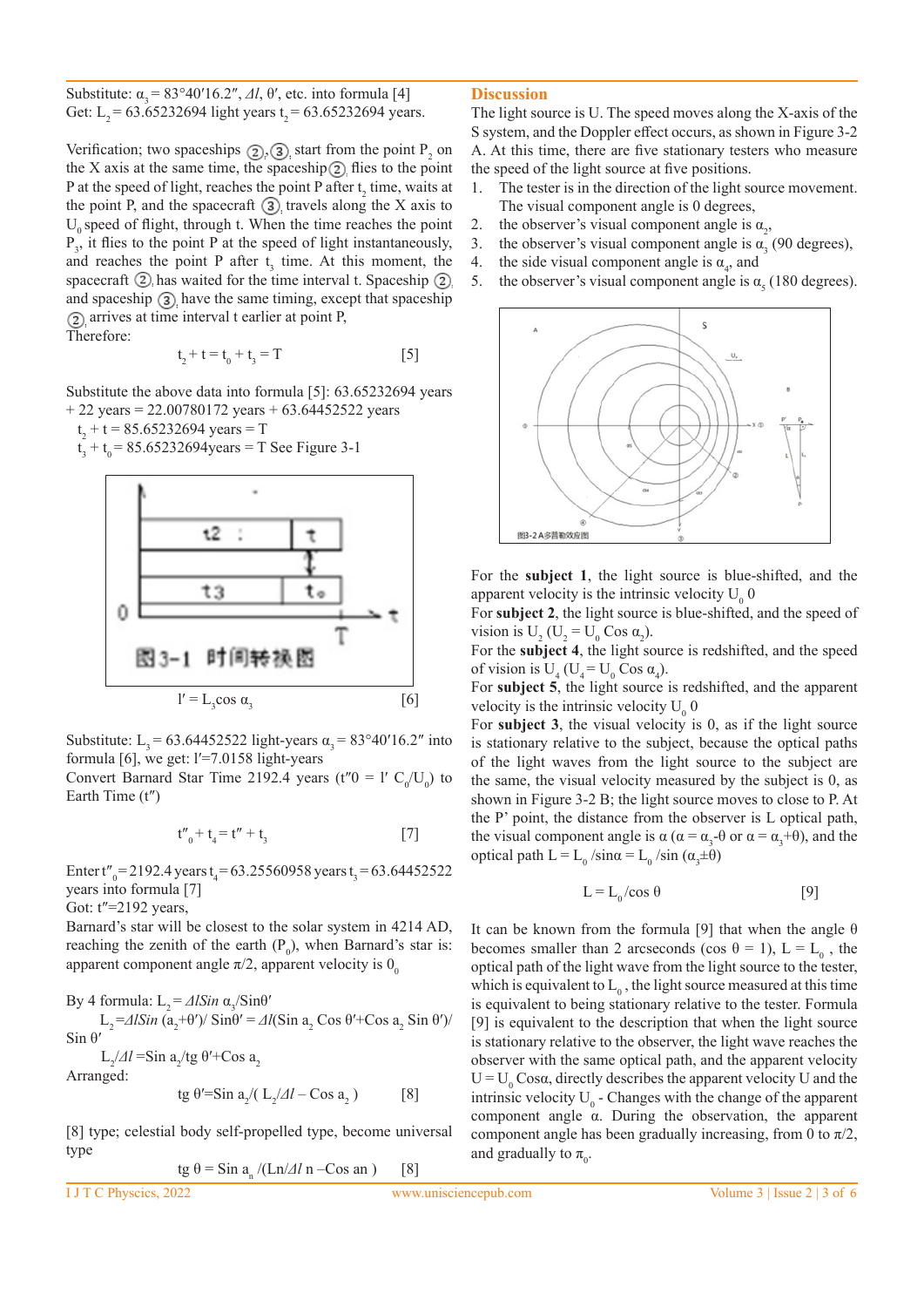For a celestial body with an annual self-propelled value of 1 arcsecond, the apparent velocity is 0 for four years when it crosses the zenith of the Earth, and for a celestial body with an annual self-propelled value of 0.5 arcseconds, the apparent velocity is  $0<sub>o</sub>$ for eight years when it crosses the Earth's zenith.

| Viewing component angle a $(°)$         | $\theta$                                                 | 30                                 | 60                     | 90              |
|-----------------------------------------|----------------------------------------------------------|------------------------------------|------------------------|-----------------|
|                                         | 180                                                      | 150                                | 120                    |                 |
| visual rate $u$ (km/s)                  | $\pm 959.332$                                            | $\pm 830.805$                      | $\pm 479.666$          | $\theta$        |
| Line of sight $Ln (l.y)$                | $1.3\times10^{10}$                                       | 126.51                             | 73.04                  | 63.255          |
| Celestial time $t_0$ (day)              | 366.171                                                  | 366.014                            | 365.584                | 365 day/year    |
|                                         | 363.853                                                  | 363.991                            | 364.416                |                 |
| celestial body $\Delta$ ln (l.y)        | $3.21x10^{-3}$                                           | $3.208 \times 10^{-3}$             | $3.205 \times 10^{-3}$ | $3.199x10^{-3}$ |
|                                         | $3.189x10^{-3}$                                          | $3.191x10^{-3}$                    | $3.194x10^{-3}$        |                 |
| Celestial body's proper motion $\theta$ | $\theta$                                                 | 2.62"                              | 7.84"                  | 10.44"          |
|                                         | 0<br>$\sim$ $\sim$<br>-- - -<br>$\overline{\phantom{a}}$ | 2.6"<br>$\sim$<br>$\sim$<br>$\sim$ | 7.81"                  |                 |

**Table 1:** Data before and after Barnard Star

From the data in Table 1, it can be seen that Barnard's star moves in a straight line at a uniform speed (without the action of external force) relative to the solar system, and the initial (apparent angle is 0) apparent velocity is the intrinsic velocity, and when it gradually moves to the zenith of the earth  $(P_0)$ , the apparent velocity gradually changes from the Eigen speed to 0, and then moves to the end (the component angle is 180), and the apparent velocity gradually changes from 0 to the eigenvelocity.

Earth's time is 365 days a year (rounded by an integer), while Barnard's star is relative to the earth, from the initial 366.171 days, when it moves to the zenith of the earth, it is 365 days, which is the same as the earth's year and day, and then moves to the end, Barna The days of Dexing continue to shorten and become 363.853 days. Barnard's star is opposite to the earth. From the beginning to the end, the changes of Barnard's star's years and days are from 366.171 days to 365 days to 363.853 days.

Has the Barnard's star date changed, see Figure 3-3



A light source moves along the x-axis at a speed of 0.5 light, and at the moment at  $x_1$ , it emits a light signal  $(1)$ , and after one second, it emits a light signal at  $x_2$ , and at this moment, the signal (1) reaches  $x_0$  After 0.5 seconds, the observer recorded  $\Omega$  optical signal, measured  $\Omega$   $\Omega$  optical signal observation time interval is 0.5 seconds, and the light source emits  $(1)$   $(2)$ 

optical signal time interval is one second.

The light source does indeed emit (1) 2) optical signals at intervals of one second, and the subject does indeed receive  $\Omega$  2) optical signals at 0.5 second intervals, because the optical signals  $\Omega$  and  $\Omega$  reach the subject with different optical distances.

The light source moves to  $x_3$  to emit (3) optical signal, and after one second reaches  $x_4$  to emit  $(4)$  optical signal, at this moment signal reaches  $x_0$  The tester, the tester starts timing, at this moment, the light source is reaching  $x_4$ , and emits the  $(4)$  light signal, and the light signal  $\left(4\right)$  reaches x after 1.5 seconds., the time interval for the tester to record the signals  $\mathcal{F}$  and  $\mathcal{F}$  is 1.5 seconds.

The light source transmits  $\Omega$   $\Omega$  and  $\Omega$   $\Theta$  optical signals at the same one-second interval, but the subject receives  $\Omega$  $(2)$  and  $(3)$  4 optical signals at 0.5 second and 1.5 second intervals, because the  $\Omega$   $\Omega$  and  $\Omega$   $\Omega$  signals reach the subject with different optical distances, and there is a time effect!

[2] The formula is the time effect formula, the earth's year and day is a constant quantity, and the year and day of the celestial Barnard's star is a variable!

The time of the celestial body in the formula [2] is t.  $2(t_0)$  is set as a constant quantity, and  $t'(t)$  in Earth time becomes a variable,

The formula [2] is as follows;

$$
t = t_0 \left( 1 - \cos a U_0 / C_0 \right) \tag{9}
$$

As shown in Figure 3-2, the light source moves at a speed  $U_0 = 0.5C_0$ , the pulsed light signal is emitted  $(1), (2), (3) \dots$ period  $t_0 = 1$  second, the initial movement towards the tester, the visual component angle  $a = 0$ , the tester's measurement period  $t = 0.5$  seconds, the light source moves relative to the tester, the form is shown in Figure 1, and the light source pulse period measured by the tester is shown in Table 2;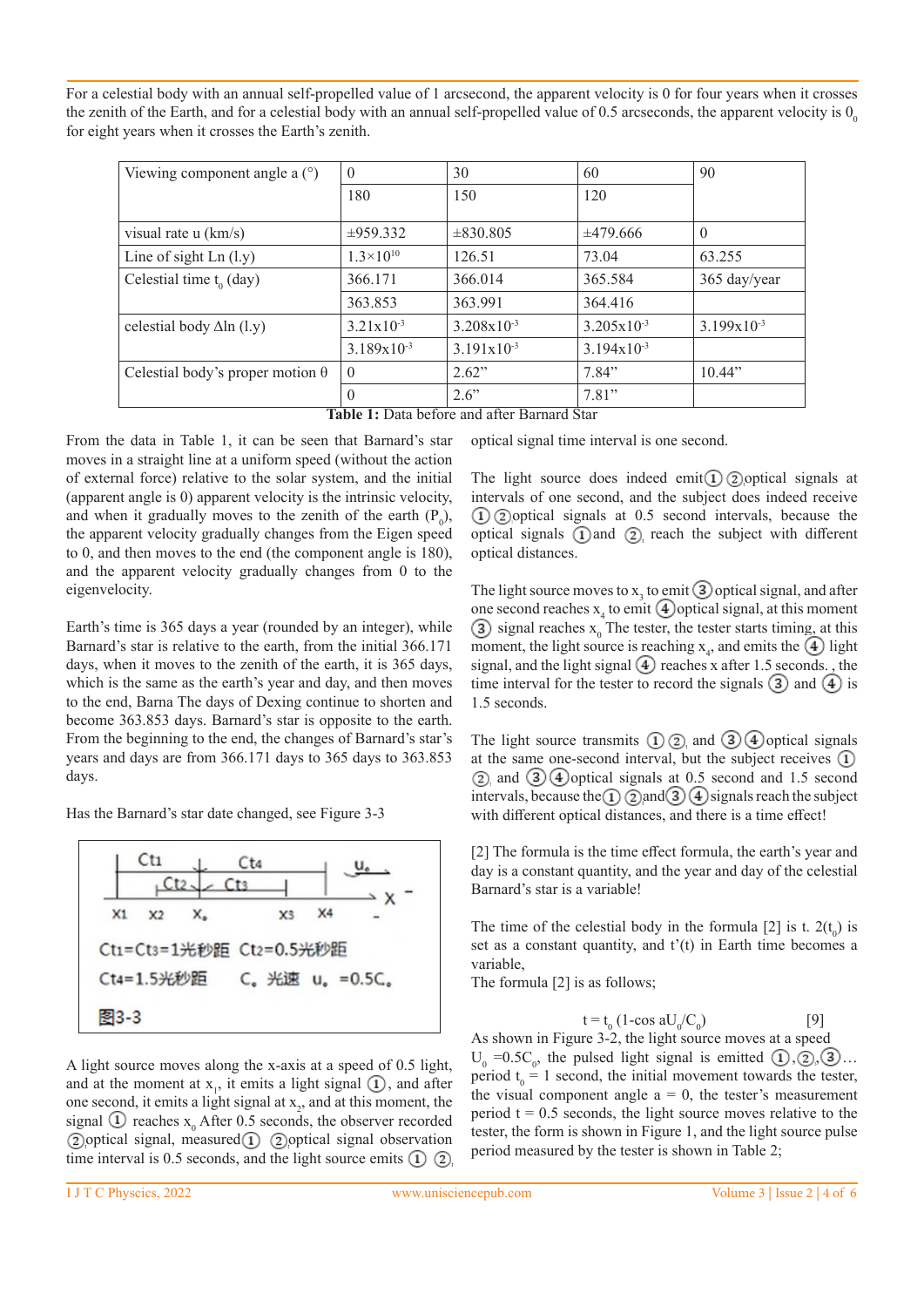| Viewing component angle a $(°)$                     |     |       | 30    | 45    | 60   |       | 90 |
|-----------------------------------------------------|-----|-------|-------|-------|------|-------|----|
|                                                     | 182 | 165   | 150   | 135   | 120  | 105   |    |
| Observation period t (seconds)                      | 0.5 | 0.517 | 0.566 | 0.646 | 0.75 | 0.870 |    |
|                                                     |     | 1.482 | .433  | .353  |      | .129  |    |
| $\text{Table 3.}$ Then such a suit $14 - 1$ second. |     |       |       |       |      |       |    |

**Table 2:** Transmit period  $t_0 = 1$  second

It can be known from Table 2 that the observation period is gradually slowing down.

From the formula [8], the  $\theta$  item of celestial motion in Table 1 is obtained; when the apparent component angle a is 0° and 180°, the annual proper motion value is  $0^\circ$ . When Barnard's star moves to the zenith of the earth  $(P_0)$ , the apparent velocity is 0, and the annual self-value is at most 10.44″.

In 2022, the viewing angle a =  $83^{\circ}40'16.2''$ , the viewing distance L =  $63.642$  light-years, the Barnard star time t<sub>0</sub> = 365.128 days, the self-travel *Δl* n = 0.00320 light-years, and the above data are substituted into [8] formula, the annual self-propelled value  $\theta = 10.31''$ .

It is known from Table 1 that when Barnard's star moves to the zenith of the earth, its annual proper value is the largest (10.44") and the zenith distance is 63.255 light-years. For example, at a farther zenith distance, what is its annual proper value, see Table 1. 3;

| Zenith distance $L_0$ (l.y) | $1.0 \times 10^3$ | $1.0 \times 10^{4}$ | $1.0\times10^{5}$ | $1.0\times10^{6}$ | $1.0 \times 10^{7}$ | $1.0 \times 10^8$ |
|-----------------------------|-------------------|---------------------|-------------------|-------------------|---------------------|-------------------|
| 959.332km/s (Barnard Star)  | 0.66"             | 0.07"               | 0.01"             | 0.0"              |                     |                   |
| 0.5 speed of light          |                   | 10.31"              | 1.03"             | 0.1"              | 0.01"               | 0.0"              |
| speed of light              |                   |                     | 2.06"             | 0.21"             | 0.02"               | 0.0"              |

**Table 3:** Relationship between celestial body's intrinsic velocity, zenith distance and annual proper value

From Table 3, when the zenith of Barnard's star is 1,000 light-years away, its annual proper value is 0.66", and when it is 100,000 light-years, its annual proper value is 0.01".

For a celestial body that reaches the speed of light, its zenith distance is 10 million light-years, and its annual proper value is only 0.02". When it reaches 100 million light-years, its annual proper value is 0, and its proper motion cannot be measured.

## **Verification**

**Verification (1):** Barnard's star to the zenith of the earth P. It will take more than 2,000 years, the apparent velocity is 0, and the annual proper value is the largest (10.44"), and the apparent velocity is increased year by year after one year of observation. The younger the year, the bigger the year itself is.

**Verification (II):** From Table 1, it is known that the celestial body moves to the zenith of the earth  $(P_0)$ , its apparent velocity is 0, and its annual proper value is the largest. A celestial body, the apparent velocity  $U_1 = 20 \text{km/s}$ , the annual self-value is 1.0", after 4 years, the self-propelled  $\theta = 4.0$ ", the apparent velocity  $U_2$  = 19.8km/s, the blue-shifted celestial body, and the above data is substituted into [1] Formula, the apparent component angle a = 89°53′20″, the Eigen speed U of the celestial body.

 $U_0 = 10313.259 \text{km/s},$ 

4-year self-travel  $\Delta l$  n = 0.137605 light-years. Substitute  $θ$ , a,  $Δl$  n into formula [3];

Obtained: the viewing distance L=7095.770 light-years.

If the apparent velocity observed in the first year is  $U_1$  = 19.8km/s, and the observed velocity in the fourth year is  $U_2$  = 20 km/s, the red-shifted celestial body will still have its

proper motion in four years.

 $\theta = 4.0$ ", substitute the above data into formula [1]

The apparent component angle  $a = -89^{\circ}53'24''$ get the intrinsic velocity  $U_0 = 10313.259 \text{km/s}$ A 4-year journey  $\Delta l$  n = 0.137605 light-years Substitute  $θ$ , a,  $Δl$  n into formula [3];

Obtained: the viewing distance  $L = -7095.772$  light-years.

Substitute the celestial body's annual motion value of 0.5″, 4-year motion  $\theta = 2.0$ " U<sub>1</sub> = 20km/s U<sub>2</sub> = 19.8km/s into formula  $[1]$ 

The apparent component angle  $a = 89^{\circ}56'40''$ get the intrinsic velocity  $U_0 = 20626.490 \text{km/s}$ A 4-year journey  $\Delta l$  n = 0.27521 light-years Substitute  $θ$ , a,  $Δln$  into formula [3];

Obtained: the viewing distance  $L = 28383.082$  light-years. **Verification (III):** All celestial bodies that have their own motion, the blue-shifted ones, their apparent velocity is slowing down, and the red-shifted ones, their apparent velocity is getting faster [4], and the future astronomical observations will be verified.